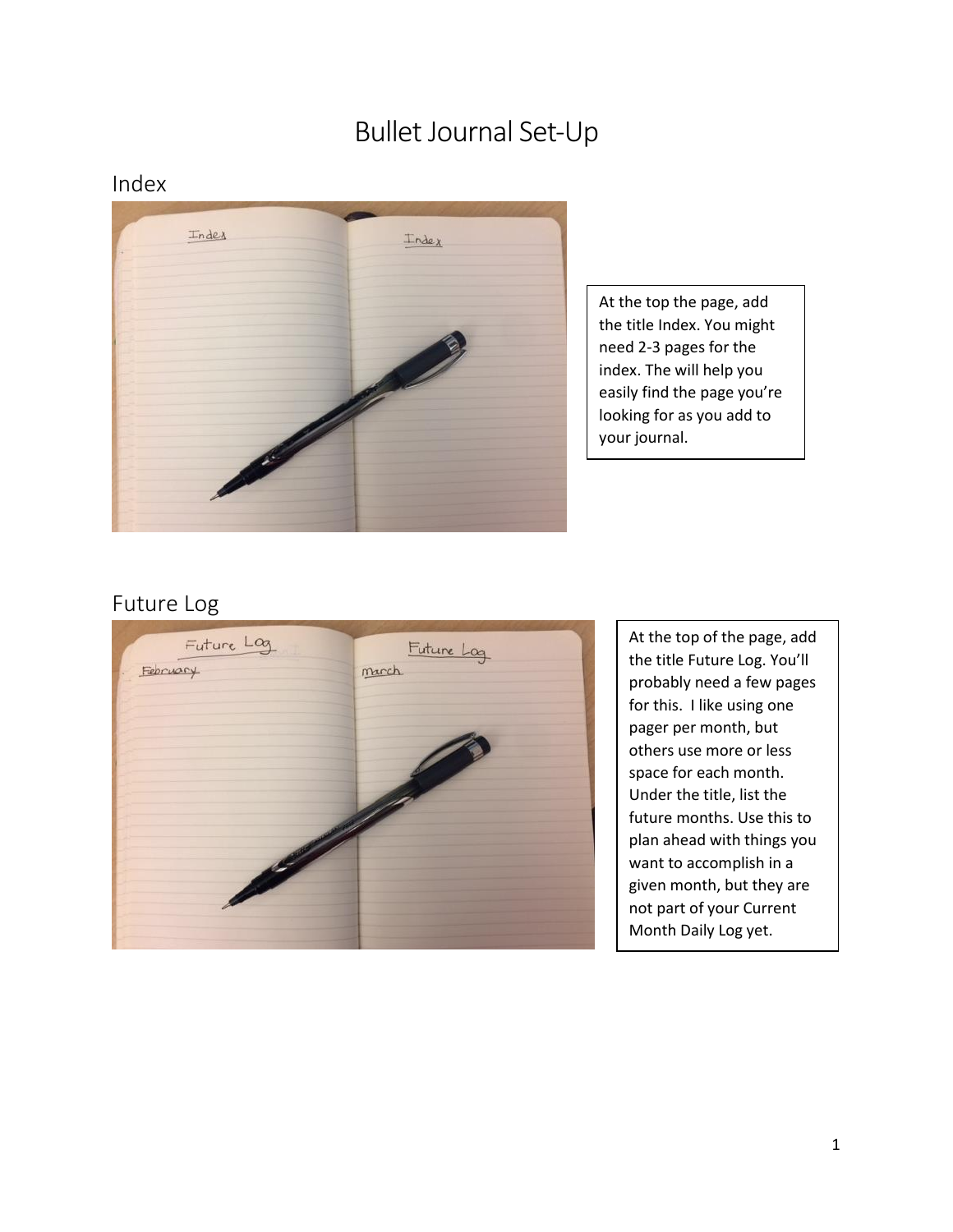## Current Month



At the top of the next two pages, add the title of the current month. On the left page, add the number of days and a letter for the day of the week. On the right, this is your snapshot of things you want to accomplish this month that are not yet scheduled.

### Daily Log

| Daily Log<br>$1/1-Sun$<br>o Church Jam (event)<br>$to -do$<br>x completed<br>> something I want to note<br>> migrated (rescheduled<br>+ taken off to do<br>(key to symbols)<br>$1/2$ Mon | Daily Log<br>$Thus - 1/s$<br>Friday 1/6 |
|------------------------------------------------------------------------------------------------------------------------------------------------------------------------------------------|-----------------------------------------|
| $1/3$ Tue                                                                                                                                                                                |                                         |
| 10                                                                                                                                                                                       | the state of the control of the state   |

After your current month, the next page begins your Daily Log, where you can schedule things on a specific date. You might develop your own key to symbols but on the image I've included the symbols I use (see also below):

- a -small circle is an event
- . a -dot is a to-do (task)
- x -means a task is complete
- -a dash means it's something interesting I want to remember/note

>- a greater-than symbol means something has been rescheduled and added to another part of my journal.

If you decide to not complete a task, ever, cross it off.